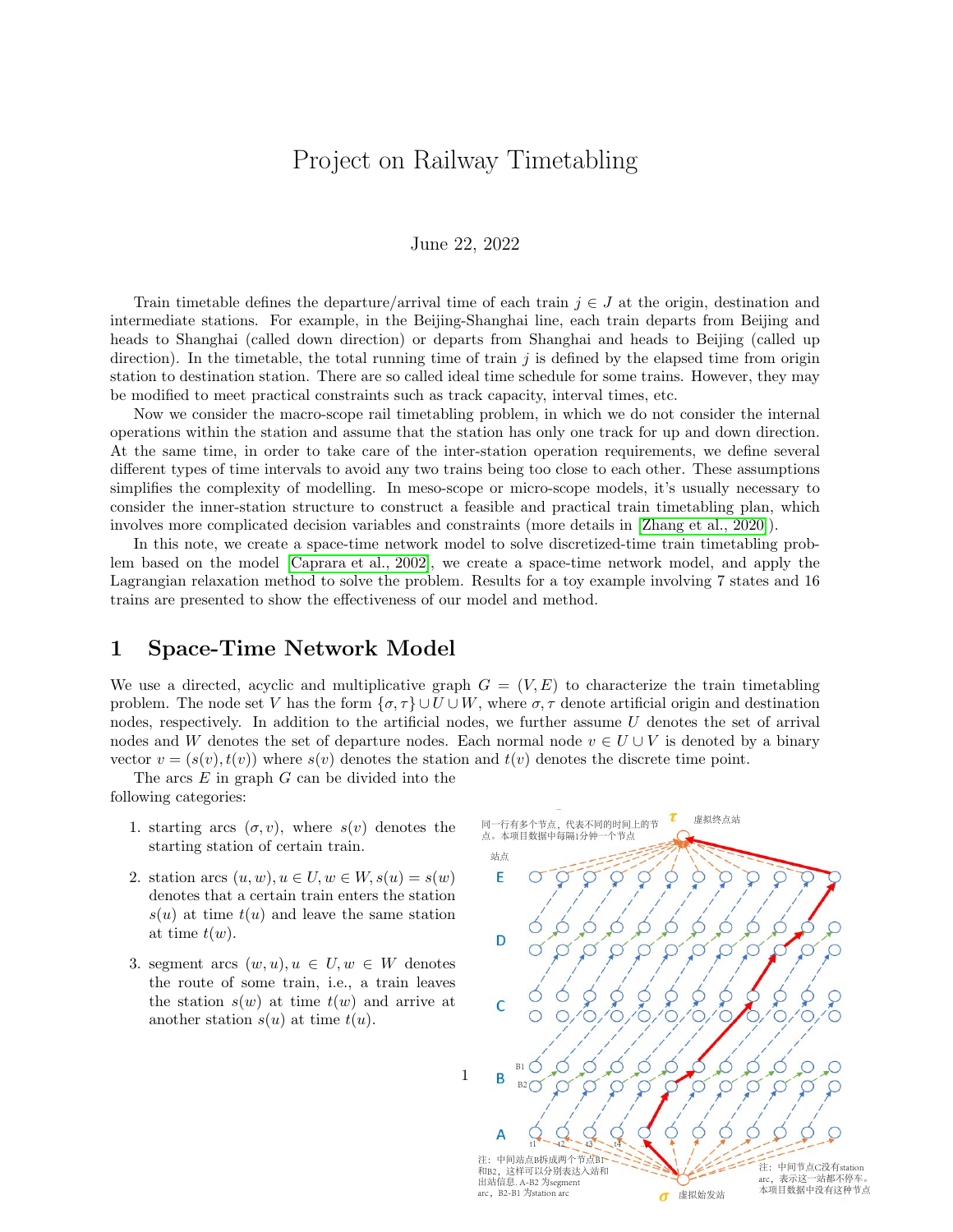4. ending arcs  $(u, \tau)$ , where  $s(u)$  is the terminal of some train.

Since the route and timetable plan of each train  $j \in J$  are fairly different, the available nodes and arcs of each train are also different, so we define a subgraph  $G_j \subseteq G$  for each train j. Any schedule of each train can be viewed as a path in the subgraph  $G_i$  (also in the original graph G). Finding the conflict-free paths for all the trains is defined as the train timetable problem.

### 1.1 A Binary Integer Programming Model

First, we introduce our model parameters, decision variables, objective functions, and various types of constraints.

#### Model Parameters

- $p_e$ : the "profit" of using a certain arc  $e$ ;
- $\sigma, \tau$ : the artificial origin and destination node;
- $J:$  the set of trains;
- $\delta_j^-(v)$ : set of in arcs of node v in  $E^j$ ;
- $\delta_j^+(v)$ : set of out arcs of node v in  $E^j$ ;
- $E^j$ : set of available arcs of train j;
- $E$ : set of all arcs in graph  $G$ ;
- $V^j$ : set of available nodes of train j;
- $V$  : set of all nodes in graph  $G$ ;
- $\mathcal{T}(v)$ : set of trains may passing through node v;
- $\mathcal{N}(v)$ : set of nodes conflicted with node v.

#### Decision Variables

- $x_e = \{0, 1\}$ : whether or not use the arc  $e \in E$ ;
- $y_v$ : whether or not use the node v;
- $z_{jv}$ : whether or not node v is occupied by trainj.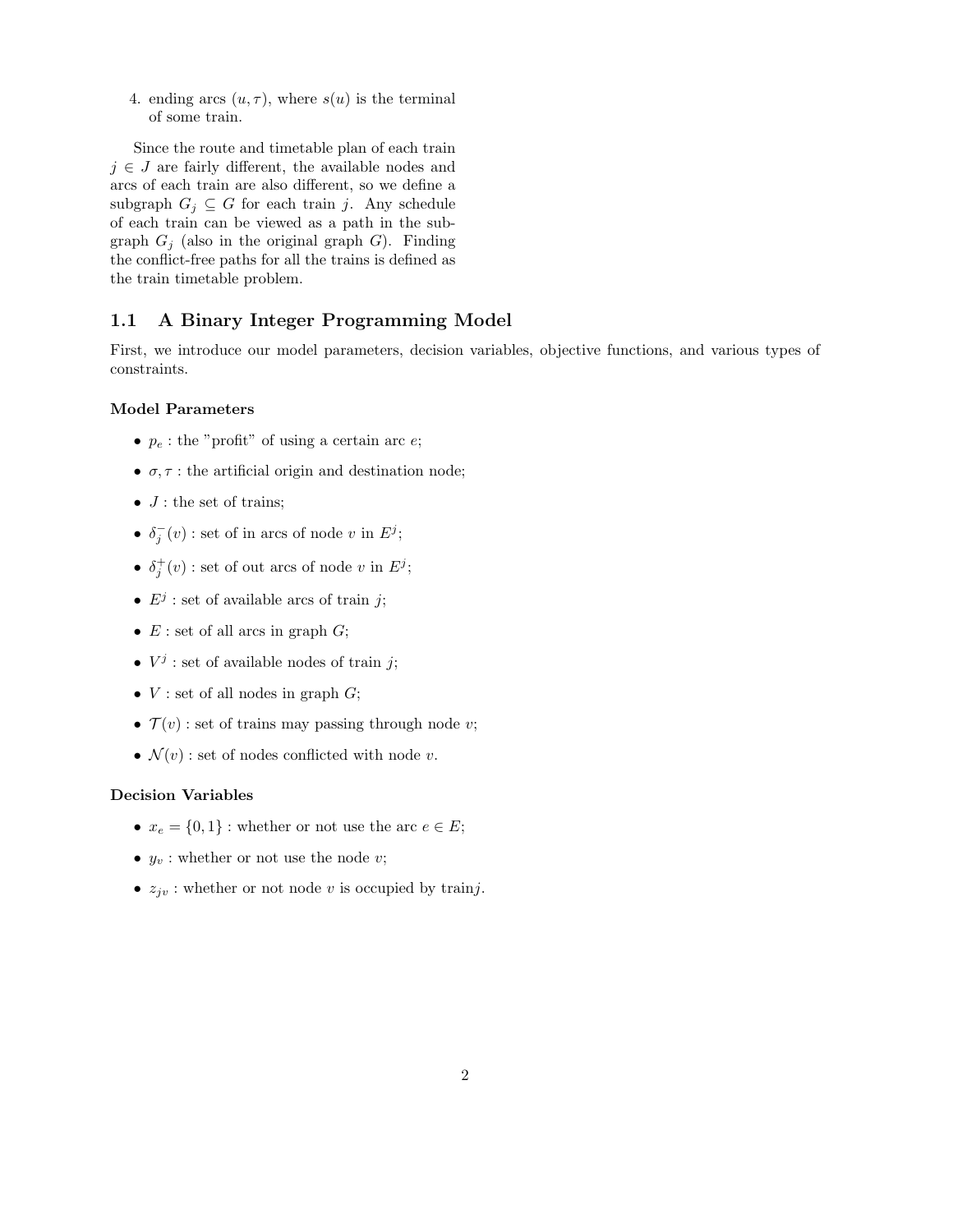**Objective Function** The objective defines as  $\sum_{j\in J}\sum_{e\in E^j}p_ex_e$ , which represents the sum of the "profits" of all occupied edges in a certain timetable. Although this objective is a simple linear function, we can greatly enrich the practical meaning by interpreting different definition of "profit" of each edge. For example, if we set all  $p_{(\sigma,v)}$  to 1 and all others to 0, the objective means we maximize the number of trains in the timetable; if we set  $p_e$  to the opposite of the block section running time, the objective means that we minimize the total running time of all trains; on top of that, some artificial adjustments are made to some  $p_e$ , such as assigning smaller values to those arcs which may be more congested, then the objective function indicates minimizing the total running time as well as considering congestion to some degree. This idea is especially crucial in the subsequent Lagrangian relaxation method, which in essence is to control the degree of congestion of arcs through adjusting the "profit"  $p_e$  of each arc in the space-time network.



An example of train paths in graph G (with  $s = 4$ ,  $t = 3$ ,  $f_1 = 2$ ,  $l_1 = 4$ ,  $f_2 = 1$ ,  $l_2 = 4$ ,  $f_3 = 1$ ,  $l_3 = 3$ ).

Model Constraints Any feasible solution of the problem should satisfy the following constraints:

• For each train j, it can choose at most one starting/ending arcs. Some starting/ending occupied means that there exists some train  $j$  in the timetable (to occupy this arc):

$$
\sum_{e \in \delta_j^+(\sigma)} x_e \le 1, \sum_{e \in \delta_j^-(\tau)} x_e \le 1, \quad j \in J.
$$

• Non-artificial nodes must have equal in and out degrees. Actually, the degree should be in  $\{0, 1\}$ .

$$
\sum_{e \in \delta_j^-(v)} x_e = \sum_{e \in \delta_j^+(v)} x_e, \quad j \in J, \quad v \in V \setminus \{\sigma, \tau\}.
$$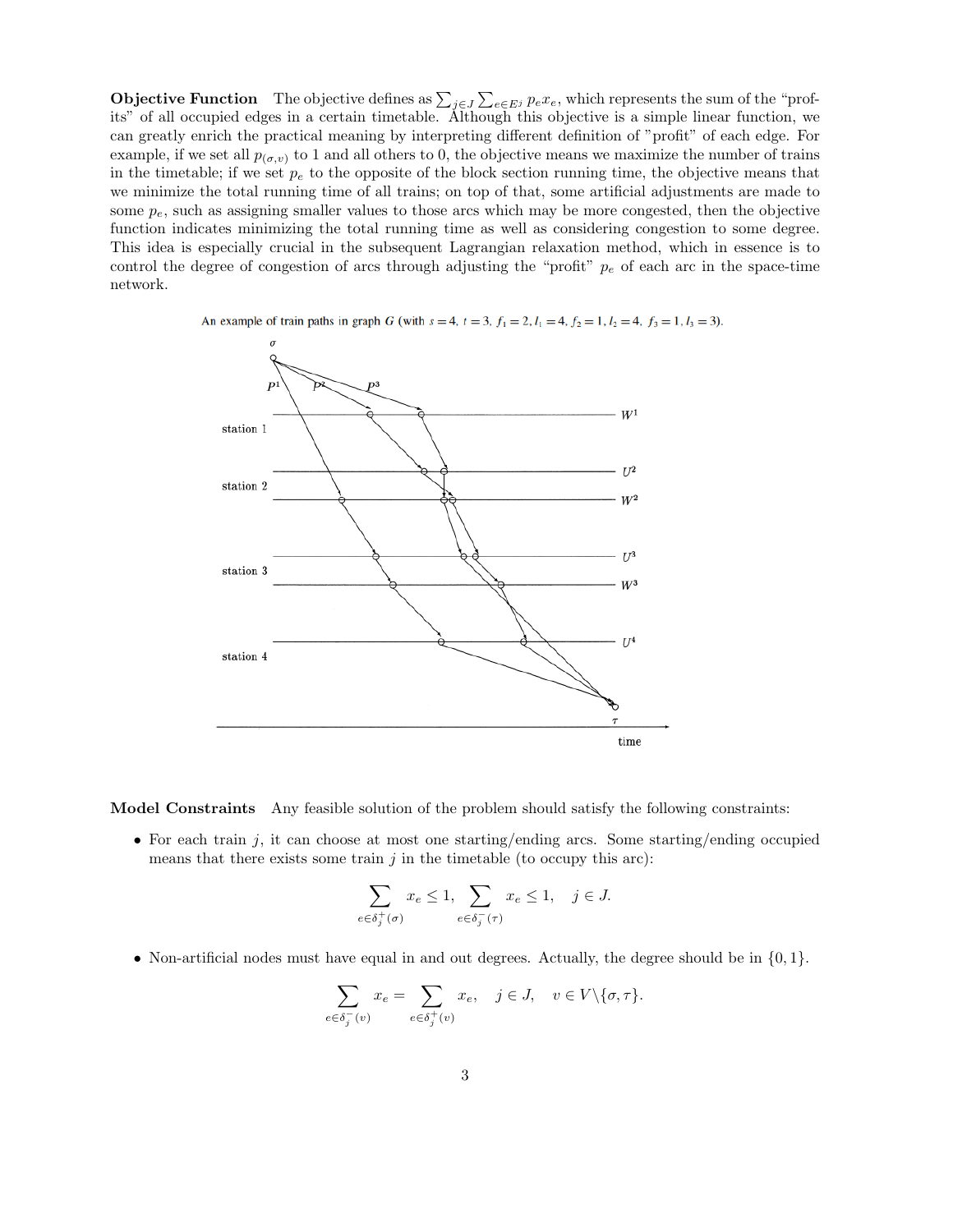• Logic constraints: whether the node  $v$  is occupied by train  $j$  and whether the node  $v$  is occupied:

$$
z_{jv} = \sum_{e \in \delta_j^-(v)} x_e, \quad j \in J, \quad v \in V^j, \quad \text{and} \quad y_v = \sum_{j \in \mathcal{T}(v)} z_{jv}, \quad v \in V^j.
$$

• Headway constraints between trains, which means that only one of the conflicting nodes can be occupied. Headway constraints indicates that the trains departing/entering same station should satisfy certain time lower limit to avoid collision. For any node  $v \in U \cup W$ , the neighbourhood  $\mathcal{N}(v) \subseteq V$  defines a clique constraint:

<span id="page-3-7"></span><span id="page-3-2"></span><span id="page-3-1"></span><span id="page-3-0"></span>
$$
\sum_{v' \in \mathcal{N}(v)} y_{v'} \le 1, \quad v \in V.
$$

For any train  $j \in J$ , the sets or parameters with superscript or subscript notation corresponds to relevant object to j. The entire  $0 - 1$  integer programming model is given by

$$
\max_{x} \sum_{j \in J} \sum_{e \in E^j} p_e x_e \tag{1}
$$

$$
\text{s.t.} \sum_{e \in \delta_j^+(\sigma)} x_e \le 1, \quad j \in J \tag{2}
$$

$$
\sum_{e \in \delta_j^-(v)} x_e = \sum_{e \in \delta_j^+(v)} x_e, \quad j \in J, \quad v \in V \setminus \{\sigma, \tau\},\tag{3}
$$

<span id="page-3-3"></span>
$$
\sum_{e \in \delta_j^-(\tau)} x_e \le 1, \quad j \in J \tag{4}
$$

$$
z_{jv} = \sum_{e \in \delta_j^-(v)} x_e, \quad j \in J, \quad v \in V^j
$$
 (5)

$$
y_v = \sum_{j \in \mathcal{T}(v)} z_{jv}, \quad v \in V^j \tag{6}
$$

<span id="page-3-6"></span><span id="page-3-5"></span><span id="page-3-4"></span>
$$
\sum_{v' \in \mathcal{N}(v)} y_{v'} \le 1, \quad v \in V \tag{7}
$$

$$
x_e \in \{0, 1\} \quad e \in E,\tag{8}
$$

where  $(2)$ ,  $(3)$ ,  $(4)$  denotes the arcs of train j should form a valid path in  $G$ ,  $(5)$ ,  $(6)$  represent the logical relationship of  $x, y, z, (7)$  $x, y, z, (7)$  represents headway constraints.

This model is a pure binary programming problem with many variables and constraints, and may take a long time to solve directly by a mathematical optimization solver (e.g. Gurobi or [COPT\)](https://shanshu.ai/copt).

#### <span id="page-3-8"></span>1.2 The Lagrangian Relaxation Method

Note that constraint [\(3\)](#page-3-1) is a flow conservation constraint, which means the in and out degree of  $v$  must be balanced. Constraints [\(2\)](#page-3-0) and [\(4\)](#page-3-2) denote whether a certain train is in the timetable or not. If we only consider constraints  $(2), (3), (4)$  $(2), (3), (4)$  $(2), (3), (4)$  $(2), (3), (4)$  $(2), (3), (4)$  and  $(8)$ , then the model is separable respect to each train and the model for train  $j$  is: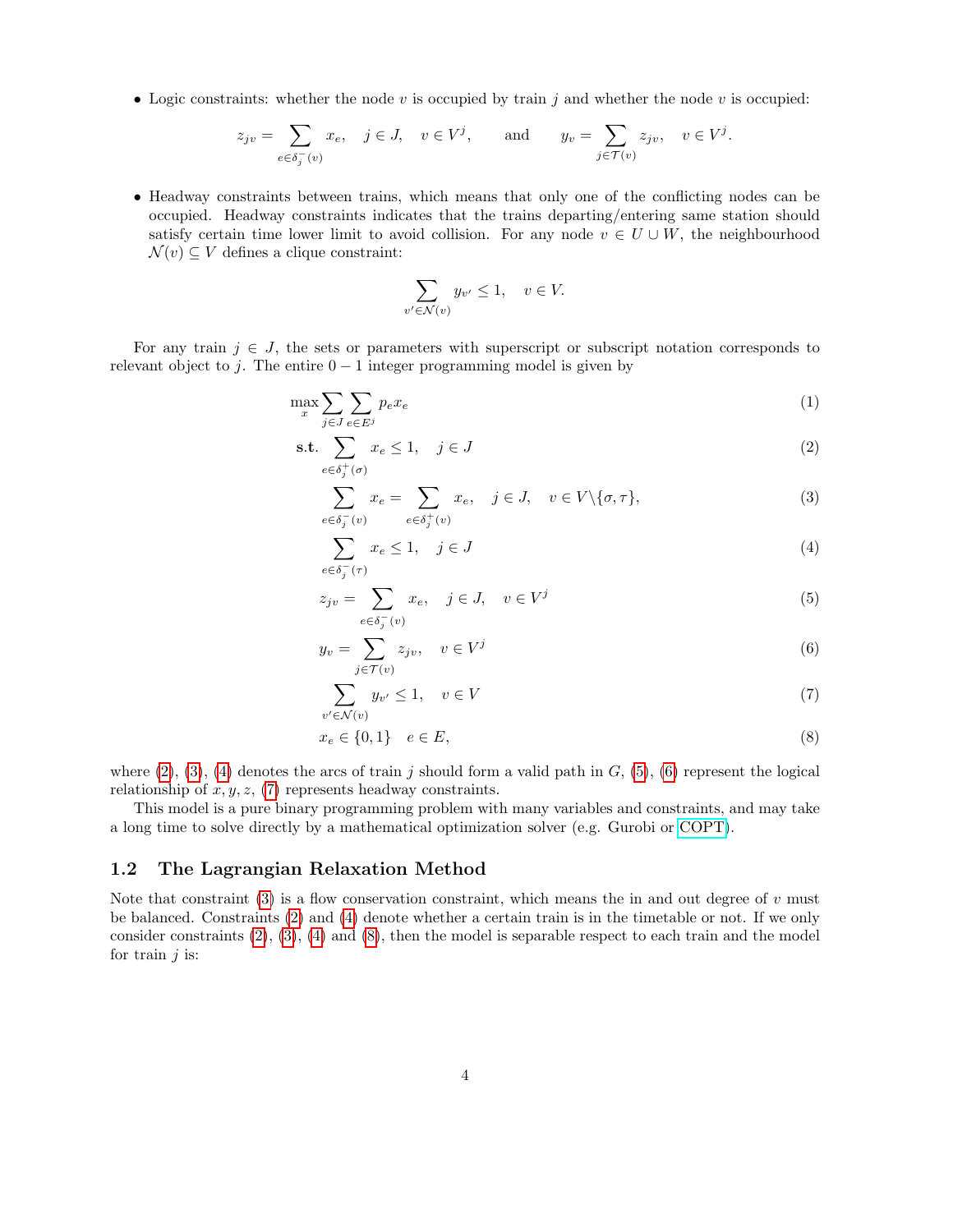$$
\max_{x} \sum_{e \in E^j} p_e x_e \tag{9}
$$

$$
\text{s.t.} \sum_{e \in \delta_j^+(σ)} x_e \le 1,\tag{10}
$$

<span id="page-4-6"></span><span id="page-4-4"></span>
$$
\sum_{e \in \delta_j^-(v)} x_e = \sum_{e \in \delta_j^+(v)} x_e, \qquad v \in V \setminus \{\sigma, \tau\},\tag{11}
$$

<span id="page-4-7"></span><span id="page-4-5"></span>
$$
\sum_{e \in \delta_j^-(\tau)} x_e \le 1,\tag{12}
$$

$$
x_e \in \{0, 1\} \quad e \in E,\tag{13}
$$

The above problem is a shortest path problem which can be solved efficiently in a polynomial time.

Compared to the constraints  $(2)-(4)$  $(2)-(4)$  $(2)-(4)$ , the constraints  $(5)-(7)$  $(5)-(7)$  $(5)-(7)$  are all coupling constraints involved with multiple trains. Let  $\{\lambda_{v'}\}$  be the Lagrangian multiplier associated to the constraints [\(7\)](#page-3-5). At the k-th iteration, the Lagrangian relaxation method is to relax the constraints [\(7\)](#page-3-5) and solves the subproblem

$$
x^{k+1} = \arg \max_{x} \sum_{j \in J} \sum_{e \in E^j} p_e x_e - \sum_{v \in V} \lambda_v^k (\sum_{v' \in \mathcal{N}(v)} y_{v'} - 1)
$$
(14)

$$
\text{s.t.} \sum_{e \in \delta_j^+(\sigma)} x_e \le 1, \quad j \in J \tag{15}
$$

<span id="page-4-2"></span>
$$
\sum_{e \in \delta_j^-(v)} x_e = \sum_{e \in \delta_j^+(v)} x_e, \quad j \in J, \quad v \in V \setminus \{\sigma, \tau\},\tag{16}
$$

<span id="page-4-0"></span>
$$
\sum_{e \in \delta_j^-(\tau)} x_e \le 1, \quad j \in J \tag{17}
$$

$$
z_{jv} = \sum_{e \in \delta_j^-(v)} x_e, \quad j \in J, \quad v \in V^j
$$
\n
$$
(18)
$$

<span id="page-4-1"></span>
$$
y_v = \sum_{j \in \mathcal{T}(v)} z_{jv}, \quad v \in V^j \tag{19}
$$

<span id="page-4-3"></span>
$$
x_e \in \{0, 1\} \quad e \in E. \tag{20}
$$

Although the constraints [\(18\)](#page-4-0) and [\(19\)](#page-4-1) are still kept in the model but they are eventually eliminated. Thus, the model [\(14\)](#page-4-2)-[\(20\)](#page-4-3) only has variables  $x_e$ , and both the objective function and constraints can be decomposed into shortest path sub-problems for each train. Then, the Lagrangian multiplier is updated as

$$
\lambda_v^{k+1} = \max\{0, \lambda_v^k + \eta \left( \sum_{v' \in \mathcal{N}(v)} y_{v'} - 1 \right) \}.
$$

One important drawback of Lagrangian relaxation is the violation of the relaxing constraints. It is often necessary to obtain a feasible solution by some primal heuristic algorithm.

Primal heuristic algorithm The primal heuristic algorithm module is important for the success of the Lagrangian relaxation method. Since the Lagrangian relaxation method can only obtain pairwise solutions and cannot guarantee to satisfy the relaxation constraints, the heuristic algorithm directly determines the quality of the final output feasible solution. One commonly used heuristic method is Algorithm [1.](#page-5-0) It is based on the dual solution of Lagrangian relaxation, and constructs a primal solution by scheduling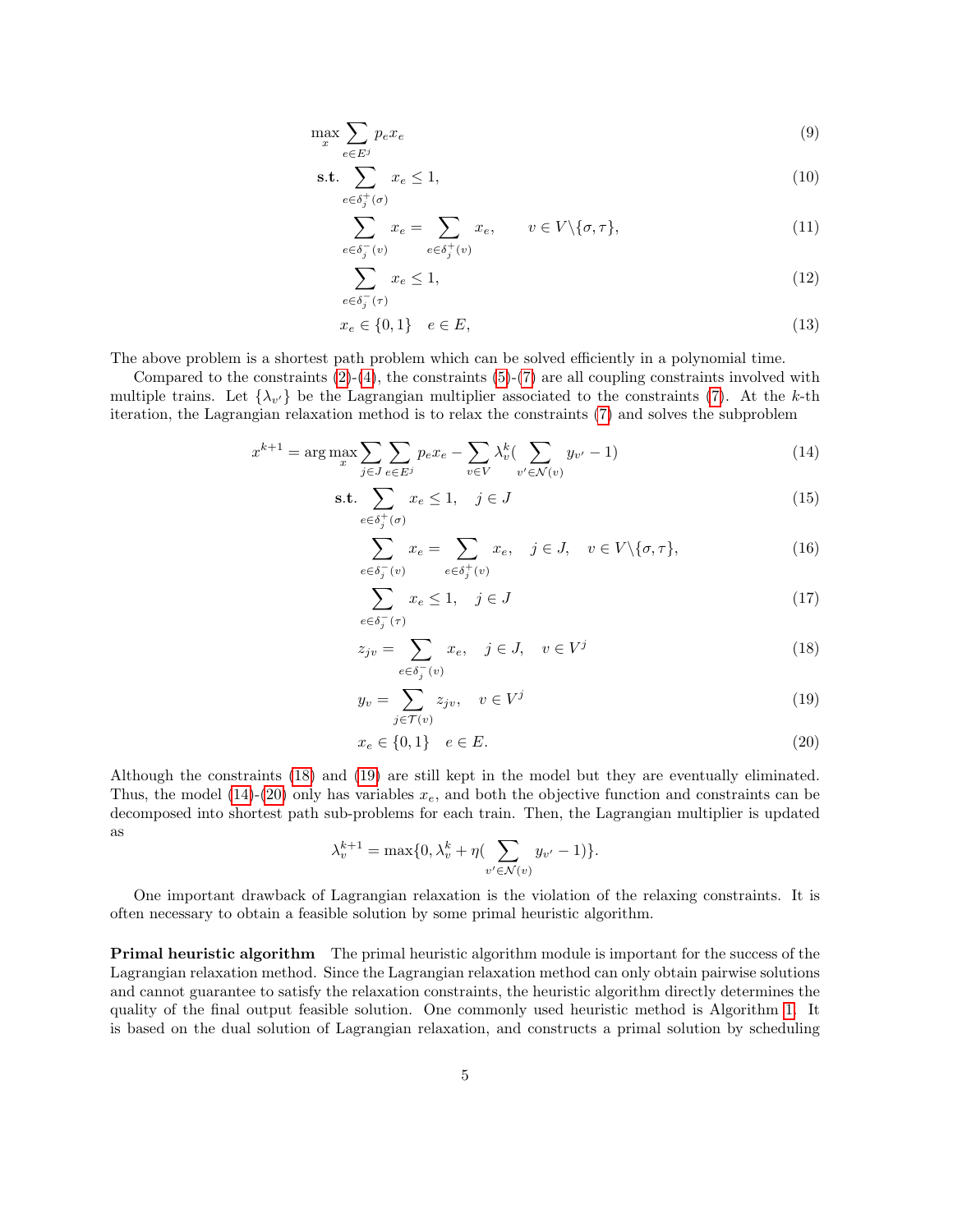the congested train first. Note that this heuristic works well when the timetable is not very crowed, otherwise the problem needs to be solved with the aid of a mathematical optimization solver (e.g., gurobi and [COPT\)](https://shanshu.ai/copt).

<span id="page-5-0"></span>Algorithm 1 Ranking based SPP Primal Heuristic

Require: reordering trains by dual objective function (including multipliers) in descending order. priority list  $\leftarrow$  sort by desending order of dual obj( more congested train first)

while *priority\_list* Not Empty do

Step 1.  $i \leftarrow$  first train in priority list

Step 2. run the SPP algorithm in the origin graph, and remove all conflicting nodes and arcs. If the algorithm succeed, then keep the train in the timetable, otherwise skip the train.

#### end while

Output all trains with feasible paths, which defines a timetable.

## <span id="page-5-2"></span>2 A Toy Example

In this section, we present a toy example involving 7 states and 16 trains. The object is to schedual a timetable for these trains withing 160 minutes. The time interval is 1 minute, i.e., there are 161 time nodes at each train station in the space-time network model.

<span id="page-5-1"></span>Station Data Each column of Table [1](#page-5-1) indicates the name of the station and the distance between each station and starting station A.

| station | mile |
|---------|------|
| A       | 0    |
| B       | 50   |
| C       | 100  |
| D)      | 170  |
| E,      | 210  |
| F       | 250  |
|         | 300  |

Table 1: information of the train stations

Trains Data Each column of Table [2](#page-6-0) indicates, from left to right, the train number, the train speed, and the status of the train at this station. Specifically, 0 means that the train will pass through the station directly and 1 means that this train must stop at the station. These information will determine the available arcs  $E^j$  of train j.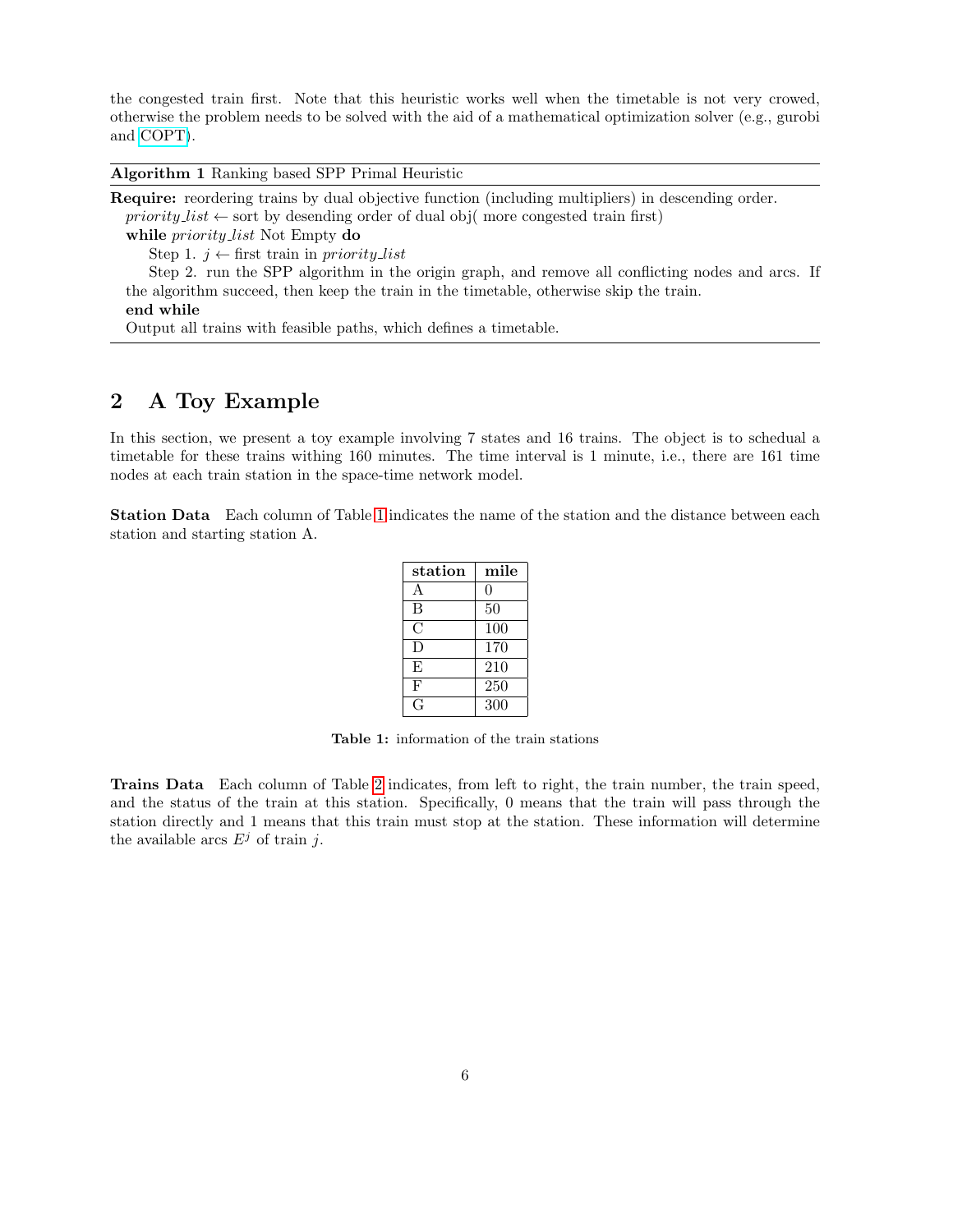<span id="page-6-0"></span>

| trainNO             | speed | A | В              | $\rm C$        | D              | E            | F        | G            |
|---------------------|-------|---|----------------|----------------|----------------|--------------|----------|--------------|
| G1                  | 350   | 1 | $\overline{0}$ | $\theta$       | 0              | 0            | 1        | 1            |
| $\overline{\rm G3}$ | 350   | 1 | 1              | 1              | 0              | 1            | $\theta$ | 1            |
| G <sub>5</sub>      | 350   | 1 | 1              | $\overline{0}$ | 1              | 0            | 1        | $\mathbf 1$  |
| G7                  | 350   | 1 | 1              | $\overline{0}$ | 0              | 1            | $\theta$ | $\mathbf{1}$ |
| G9                  | 350   | 1 | 1              | $\overline{0}$ | $\overline{0}$ | $\theta$     | 1        | 1            |
| G11                 | 350   | 1 | 1              | $\overline{0}$ | 0              | 1            | $\theta$ | 1            |
| G13                 | 300   | 1 | 1              | 1              | 1              | $\mathbf{1}$ | 1        | 1            |
| G15                 | 300   | 1 | 1              | 1              | 1              | 1            | 1        | 1            |
| G17                 | 300   | 1 | 1              | 1              | 1              | 1            | 1        | 1            |
| G19                 | 300   | 1 | 1              | 1              | 1              | 1            | 1        | $\mathbf{1}$ |
| G21                 | 300   | 1 | 1              | 1              | 1              | 1            | 1        | 1            |
| G23                 | 300   | 1 | 1              | 1              | 1              | $\mathbf{1}$ | 1        | 1            |
| G <sub>25</sub>     | 300   | 1 | 1              | 1              | 1              | 1            | 1        | 1            |
| G27                 | 300   | 1 | 1              | 1              | 1              | 1            | 1        | $\mathbf 1$  |
| G29                 | 300   | 1 | 1              | 1              | 1              | 1            | 1        | 1            |
| G31                 | 300   | 1 | 1              | 1              | 1              | 1            | 1        | 1            |

|  |  | <b>Table 2:</b> status at train stations |
|--|--|------------------------------------------|
|  |  |                                          |

<span id="page-6-1"></span>Block Section Data Each column of Table [3](#page-6-1) indicates, from left to right, the name of the blocked interval, the running time (minutes) of the train at the speed of 300 km/h, and the running time (minutes) of the train at the speed of 350 km/h.

| station | $\mathrm{rutime}(300)$ | $\mathrm{rutime}(350)$ |
|---------|------------------------|------------------------|
| $A-B$   | 10                     |                        |
| $B-C$   | 20                     | 18                     |
| $C-D$   | 14                     | 12                     |
| $D-E$   |                        |                        |
| $E-F$   |                        |                        |
| $F-G$   | 10                     |                        |

Table 3: Running time between stations

Other Parameter All kinds of headway time lower bound are set as 5 minutes. If a train stop at a station, it needs to stop at least 2 mins and at most 15 mins.

Simulation Results We run the Lagrangian relaxation method on the sample data with stopping criteria as  $ub - lb \le 0.1ub$ . Figure [1](#page-7-0) shows the bound updated through iterations and Figure [2](#page-7-1) shows the output timetable.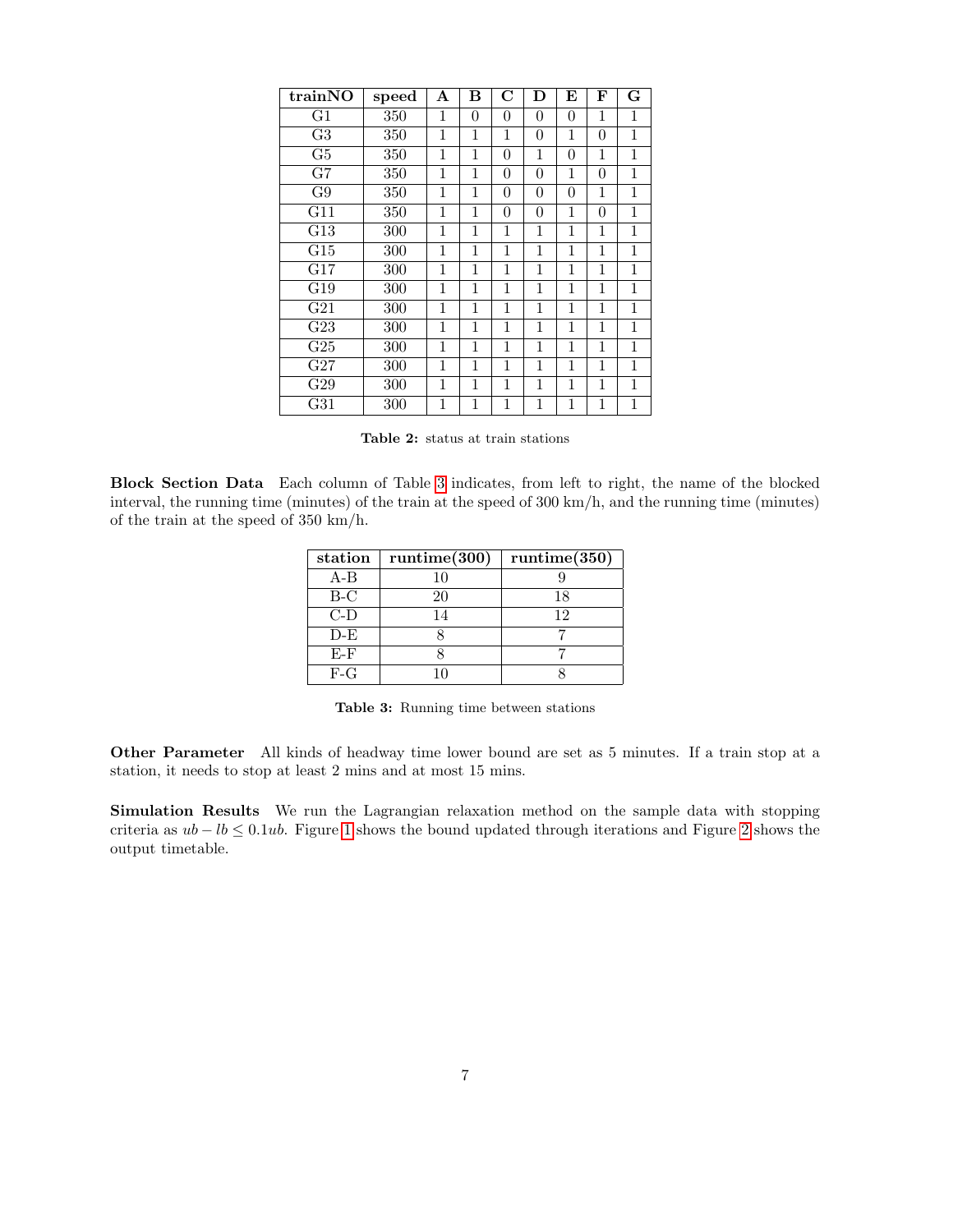LR: Bounds updates

<span id="page-7-0"></span>

Figure 1: Bound update through iterations

<span id="page-7-1"></span>

Figure 2: timetable generated by the Lagrangian relaxation method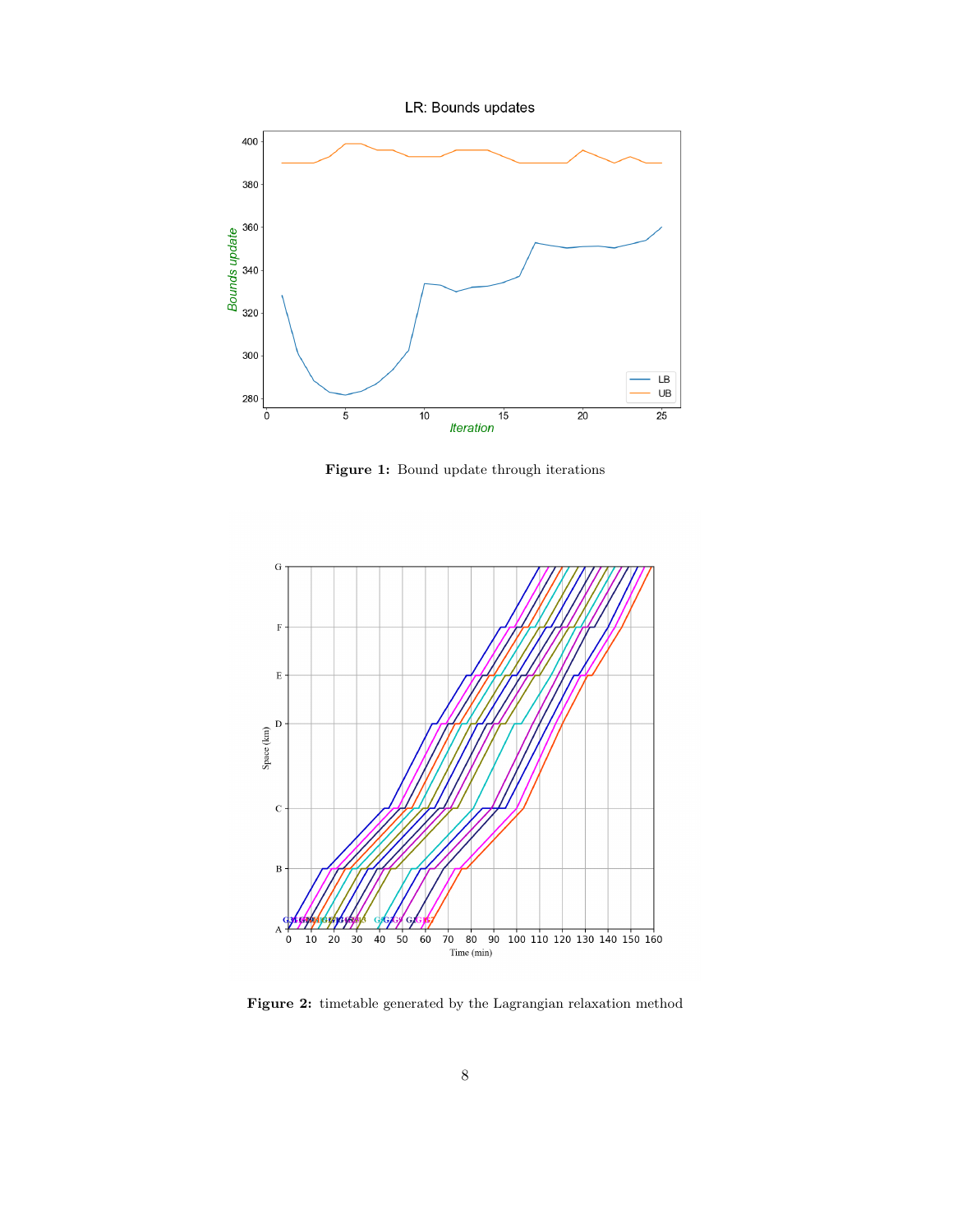### 3 Questions

Submission requirement:

- 1. Prepare a report including
	- detailed answers to each question
	- numerical results and their interpretation
- 2. The programming language can be either matlab, Python or  $c/c++$ .
- 3. <sup>6</sup>月22日晚12点前将书面报告(包括latex源文件,程序等等)打包, <sup>发</sup>email给助教(pkuopt@163.com). <sup>提</sup>交的文件请全部打包,文件名为"proj2-name1-name2.zip". <sup>提</sup>交word <sup>的</sup>同学需要提供word <sup>原</sup>文件并将其转换成pdf <sup>文</sup>件。
- 4. <sup>请</sup>勿大量将代码粘在报告中,涉及到实际结果需要打表或者作图,不要截图或者直接从命令行拷<sup>贝</sup> 结果。
- 5. If you get significant help from others on one routine, write down the source of references at the beginning of this routine.

Project Questions:

- 1. Read the description of the problem [\(1\)](#page-3-7)-[\(8\)](#page-3-6) carefully. Create the space-time network model and write a code to construct the data of the toy example in section [2.](#page-5-2) Then solve the problem and its LP relaxation by using either Gurobi or Mosek or COPT. Report the number of the variables and constraints as well the CPU time. Plot the timetable similar to Figure [2.](#page-7-1)
- 2. Write down and implement an algorithm for solving the shortest path problem [\(9\)](#page-4-4)-[\(13\)](#page-4-5). Checking a textbook or a suitable reference if necessary. Note that the constraints [\(10\)](#page-4-6) and [\(12\)](#page-4-7) are inequalities.
- 3. Implement the Lagrangian relaxation method for solving problem [\(1\)](#page-3-7)-[\(8\)](#page-3-6). Write down more detailed description the Lagrangian relaxation method if your implementation is different from [1.2.](#page-3-8) Report the CPU time and the violation of constraints:

<span id="page-8-0"></span>feas := 
$$
\sum_{v \in V} \max \left\{ 0, \sum_{v' \in \mathcal{N}(v)} y_{v'} - 1 \right\}.
$$
 (21)

Plot the timetable similar to Figure [2.](#page-7-1)

Requirements: feas should be zero. Otherwise, this solution is not meaningful.

4. Write down and implement either the augmented Lagrangian method or the alternating direction method of multipliers for solving problem [\(1\)](#page-3-7)-[\(8\)](#page-3-6). Report the CPU time and the violation of constraints defined in [\(21\)](#page-8-0). Plot the timetable similar to Figure [2.](#page-7-1)

Requirements: feas should be zero. Otherwise, this solution is not meaningful.

**Hints:** The objective function of the subproblem with respect to the variable x is a general quadratic function. A possible strategy is to linearize the objective function and add a proximal term. Since  $x_e^2 = x_e$  when  $x_e \in \{0, 1\}$ , the resulted subproblem is still linear and can be solved the same as the shortest path problem [\(9\)](#page-4-4)-[\(13\)](#page-4-5).

- 5. (Optional) Write down and implement a better method (either a classical method or deep learning/reinforcement learning method) to solve problem  $(1)-(8)$  $(1)-(8)$  $(1)-(8)$ . It is preferred that this method can be much faster than Gurobi/Mosek/COPT.
- 6. (Optional) What are the major algorithmic difficulties in items 1-3? Is it possible to reduce the size of problem  $(1)-(8)$  $(1)-(8)$  $(1)-(8)$  significantly? Is there a better model to describe the railway timetabling problem?